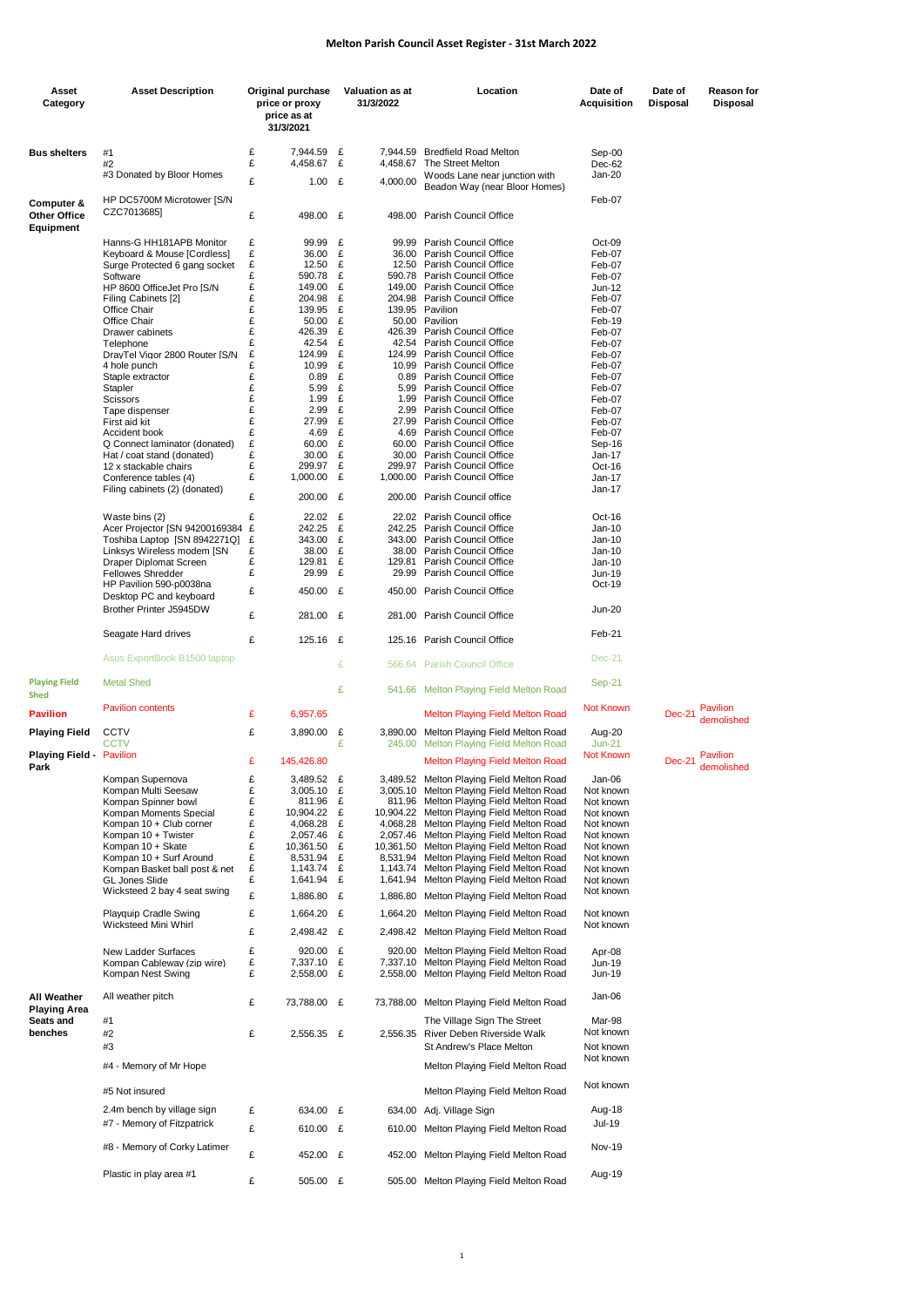## **Melton Parish Council Asset Register - 31st March 2022**

| Asset                                       | <b>Asset Description</b>                                       | Original purchase              |        | <b>Valuation as at</b> | Location                                                                  | Date of                    | Date of         | <b>Reason for</b> |
|---------------------------------------------|----------------------------------------------------------------|--------------------------------|--------|------------------------|---------------------------------------------------------------------------|----------------------------|-----------------|-------------------|
| Category<br>Seats and                       | Plastic in play area #2                                        | price or proxy                 |        | 31/3/2022              |                                                                           | Acquisition<br>Aug-19      | <b>Disposal</b> | Disposal          |
| benches                                     | Wooden Memorial bench by zip                                   | £<br>505.00 £                  |        |                        | 505.00 Melton Playing Field Melton Road                                   |                            |                 |                   |
|                                             | line                                                           |                                | £      | 180.00                 | Melton Playing Field Melton Road                                          | Apr-21                     |                 |                   |
|                                             | Plastic bench on sports ground<br>Picnic table by play area #1 |                                | £      | 366.95                 | Hall Farm Road, Melton                                                    | Mar-22<br>Aug-19           |                 |                   |
|                                             |                                                                | £<br>190.00                    | £      | 190.00                 | Melton Playing Field Melton Road                                          |                            |                 |                   |
|                                             | Picnic table by play area #2                                   | £<br>190.00 £                  |        | 190.00                 | Melton Playing Field Melton Road                                          | Aug-19                     |                 |                   |
|                                             | Plastic bench in play area                                     | £<br>359.95 £                  |        | 359.95                 | Melton Playing Field Melton Road                                          | Oct-20                     |                 |                   |
| <b>Tennis Courts</b>                        | Tennis courts                                                  | £<br>1.00 $E$                  |        | 1.00                   | Melton Playing Field Melton Road                                          | Not Known                  |                 |                   |
|                                             | Court surfaces                                                 | £<br>23,431.00                 | £      |                        | 23,431.00 Melton Playing Field Melton Road                                | Apr-09                     |                 |                   |
|                                             |                                                                |                                |        |                        |                                                                           | Apr-09                     |                 |                   |
|                                             | Posts & Nets                                                   | £<br>618.00 £                  |        |                        | 618.00 Melton Playing Field Melton Road                                   |                            |                 |                   |
|                                             | Court fencing                                                  |                                | £      |                        | 19,640.00 Melton Playing Field Melton Road                                | Apr-21                     |                 |                   |
|                                             | Gates including wheelchair                                     | £<br>1,649.36 £                |        |                        | 1,649.36 Melton Playing Field Melton Road                                 | Apr-09                     |                 |                   |
| <b>Park Gates</b>                           | access                                                         |                                |        |                        |                                                                           |                            |                 |                   |
|                                             | Car park surface                                               |                                |        |                        | £38,187.00 Melton Playing Field Melton Road                               | May-21                     |                 |                   |
| <b>Car Park Surface</b>                     |                                                                |                                |        |                        |                                                                           |                            |                 |                   |
|                                             | Fencing and gates surrounding                                  |                                | £      |                        | 5,450.00 Melton Playing Field Melton Road                                 | $Jul-21$                   |                 |                   |
| <b>Car Park Barriers</b>                    | car park                                                       |                                |        |                        |                                                                           | $Jun-21$                   |                 |                   |
|                                             | 2 Metal bike racks                                             |                                | £      |                        | 113.70 Melton Playing Field Melton Road                                   |                            |                 |                   |
| <b>Bike Racks</b><br><b>Beresford Drive</b> | Play equipment - divested from                                 |                                |        |                        | Beresford Drive, Melton                                                   | Not known                  |                 |                   |
| <b>Play Park</b>                            | ESC in March 2021                                              |                                |        |                        |                                                                           |                            |                 |                   |
|                                             |                                                                |                                |        |                        |                                                                           | Not known                  |                 |                   |
| Hall Farm Road<br><b>Sports Ground</b>      | Football goal                                                  |                                | £      |                        | 1.00 Hall Farm Road, Melton                                               |                            |                 |                   |
| Signs                                       | Village sign                                                   | £<br>2,875.91 £                |        |                        | 2,875.91 The Street Melton                                                | <b>Jun-98</b>              |                 |                   |
|                                             | Drone use warning sign                                         | £<br>120.41 £                  |        |                        | 120.41 Melton Rd. Playing Field                                           | May-18                     |                 |                   |
|                                             | Danger deep water sign                                         | £<br>85.25                     | £      |                        | 85.25 Pond in Burkes Wood                                                 | Jun-18                     |                 |                   |
|                                             | Beacon of light                                                | £<br>1,955.00 £                |        |                        | 1,955.00 Melton Rd. Playing Field                                         | <b>Nov-18</b>              |                 |                   |
|                                             | <b>VJ/VE Roundels</b><br>Beacon shield                         | £<br>360.00 £                  |        |                        | 360.00 Melton Rd. Playing Field                                           | Oct-20<br>Oct-20           |                 |                   |
|                                             | #1                                                             | £<br>520.00 £<br>£<br>861.74 £ |        |                        | 520.00 Melton Rd. Playing Field                                           |                            |                 |                   |
|                                             | #2                                                             |                                |        |                        | 861.74 Burness Parish Room The Street<br><b>Melton Road</b>               | Mar-07<br>Oct-08           |                 |                   |
| Outdoor<br>Noticeboards                     | #3<br>#4                                                       | £<br>2,242.69 £                |        |                        | 2.242.69 Bredfield Road<br>Wilkinson Road                                 | Oct-08<br>Oct-08           |                 |                   |
|                                             | #5                                                             | £<br>950.26 £                  |        |                        | 950.26 Melton Park                                                        | Apr-09                     |                 |                   |
|                                             | #6 (donated by Bloor Homes)<br>7                               | £<br>1.00 $E$                  | £      | 947.00                 | 500.00 Woods Lane (Bloor Homes)<br><b>St Andrew's Place Melton</b>        | Mar-19<br>$Oct-21$         |                 |                   |
| <b>Flag Pole</b>                            | 8<br>Flag pole                                                 |                                | £      |                        | 947 Melton Hill<br>158 Melton Recreation Ground                           | Oct-21<br>Apr-21           |                 |                   |
|                                             | <b>NHS Flag</b>                                                |                                | £      | 190                    | <b>Melton Recreation Ground</b>                                           | $May-21$                   |                 |                   |
| Pump                                        | Pump #1                                                        | £<br>1.00 $E$                  |        |                        | 1.00 The Street Melton                                                    | Not known                  |                 |                   |
| <b>Grit Bins</b>                            | Pump #2<br>#1                                                  | £<br>1.00<br>£<br>120.20       | £<br>£ | 1.00<br>120.20         | Melton Playing Field Melton Road<br>Greenman Way                          | Not known<br>Nov-08        |                 |                   |
|                                             | #2                                                             | £<br>86.50                     | £      |                        | 86.50 Pytches Close                                                       | Dec-11                     |                 |                   |
|                                             | #3<br>#4                                                       | £<br>86.50<br>£<br>86.50       | £<br>£ |                        | 86.50 Simons Road<br>86.50 Saxon Way [#1]                                 | Dec-11<br>Dec-11           |                 |                   |
|                                             | #5                                                             | £<br>99.45                     | £      |                        | 99.45 Saxon Way [#2]                                                      | Oct-18                     |                 |                   |
|                                             | #6<br>#7                                                       | £<br>86.50<br>£<br>86.50       | £<br>£ |                        | 86.50 Orchard Close<br>86.50 Woodbridge Primary School                    | Dec-11<br>Dec-11           |                 |                   |
|                                             | #8<br>#9                                                       | £<br>86.50<br>£<br>86.50       | £<br>£ |                        | 86.50 Hope Crescent Dec                                                   | Dec-11                     |                 |                   |
|                                             | 10                                                             |                                | £      |                        | 86.50 Coppice Close<br>168.48 St Andrew's Place Melton                    | Not known<br><b>Nov-21</b> |                 |                   |
| <b>Bike Racks</b>                           | 11<br>2 Sheffield Cycle Stands                                 |                                | £<br>£ |                        | 168.48 Beresford Drive, Melton<br>104.20 Melton Playing Field Melton Road | <b>Nov-21</b><br>$Jun-21$  |                 |                   |
| <b>Cigarette Bin</b>                        | Cigarette bin                                                  |                                | £      |                        | 63.31 Bredfield Road, Melton                                              | <b>Nov-21</b>              |                 |                   |
| Defibrillator<br>SID                        | Defibrillator<br>Vista Plus Speed Indicator                    | £<br>1,360.00                  | £<br>£ |                        | 1,360.00 Burness Parish Rooms<br>2,050.00 Mobile device                   | <b>Nov-17</b><br>Oct-20    |                 |                   |
|                                             | Spare SID Battery                                              |                                | £      |                        | 85.00 Mobile device                                                       | Dec-20                     |                 |                   |
|                                             | PTSC 906 SID<br>PTSC 854 solar power system                    |                                | £<br>£ |                        | 2,395.00 Woods Lane, Melton<br>525.00 Woods Lane, Melton                  | $Jun-21$<br>$Jun-21$       |                 |                   |
| Dog Bins                                    | Dog bin                                                        | £<br>191.00                    | £      |                        | 191.00 Yarmouth Rd/Waterhead La                                           | Oct-18                     |                 |                   |
|                                             | Dog bin<br>Dog bin                                             | £<br>195.00                    | £<br>£ | 195.00                 | 195.00 Wilford Bridge<br>Woods Lane/Longwood Fields                       | Apr-20<br>May-21           |                 |                   |
|                                             | Dog bin                                                        | £<br>195.00                    | £      | 195.00                 | Old Maltings by railway crossing                                          | Apr-20                     |                 |                   |
| Bin                                         | Bin                                                            |                                | £      |                        | 346.88 Woods Lane                                                         | <b>Dec-21</b>              |                 |                   |
| Maintenance                                 | Stihl Brushcutter *added 2021                                  | 350.00 £<br>£                  |        |                        | 350.00 Maintenance Officer's premises                                     | Mar-19                     |                 |                   |
| Officer<br>Equipment                        | Parker Brand Generator *added<br>2021                          | £<br>189.00 £                  |        | 189.00                 | Maintenance Officer's premises                                            | <b>Nov-19</b>              |                 |                   |
|                                             | Mower - Mountfield *added 2021 £                               | 130.00 £                       |        | 130.00                 | Maintenance Officer's premises                                            | May-16                     |                 |                   |
|                                             | Mower - Mountfield HW531                                       | £<br>349.17 £                  |        |                        | 349.17 Maintenance Officer's premises                                     | Mar-21                     |                 |                   |
|                                             | HL92 Hedge trimmer                                             |                                | £      |                        | 566.67 Maintenance Officer's premises                                     | <b>Dec-21</b>              |                 |                   |